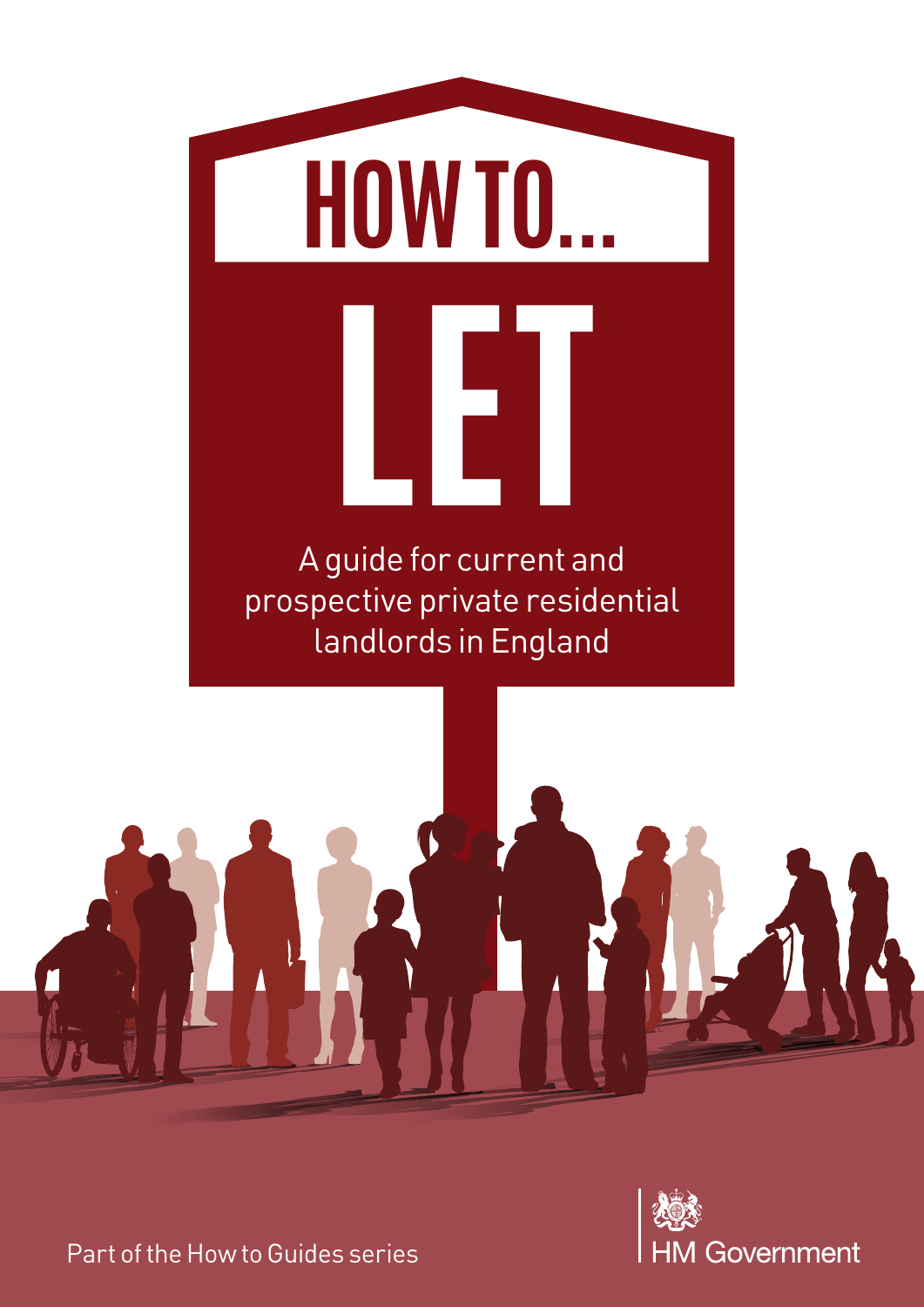# **Contents**

| 1. Assured shorthold tenancy                                   | 3 |
|----------------------------------------------------------------|---|
| 2. Before letting your property                                | 4 |
| Sub-letting a leasehold property                               | 4 |
| Letting with a mortgage                                        | 4 |
| Property licensing and Houses in Multiple<br>Occupation (HMOs) | 4 |
| Tax obligations                                                | 4 |
| <b>Accreditation schemes</b>                                   | 5 |
| Product safety                                                 | 5 |
| Blinds and blind cords                                         | 5 |
| Letting agent rules and regulations                            | 5 |
| 3. Getting your property ready                                 | 6 |
| Gas and electric appliances                                    | 6 |
| Smoke and carbon monoxide alarms                               | 6 |
| Energy efficiency                                              | 7 |
| Furniture                                                      | 7 |
| Water safety                                                   | 7 |

| 4. Setting up your tenancy                        | 8  |
|---------------------------------------------------|----|
| The tenancy agreement                             | 8  |
| Things to consider before making the<br>agreement | 8  |
| Legal requirements                                | 8  |
| It is best practice to                            | 10 |
| Tenants in receipt of benefits                    | 10 |
| 5. During a tenancy                               | 11 |
| As a landlord, you must                           | 11 |
| A tenant must                                     | 11 |
| 6. At the end of the fixed term                   | 12 |
| 7. If things go wrong                             | 14 |
| 8. Further sources of information                 | 16 |
|                                                   |    |

### **Please be aware that some advice in this guide may be affected by the latest coronavirus (COVID-19) guidance for renting.**

**[Please refer to guidance for landlords, tenants and local authorities reflecting](https://www.gov.uk/government/publications/covid-19-and-renting-guidance-for-landlords-tenants-and-local-authorities)  [the current COVID-19 outbreak.](https://www.gov.uk/government/publications/covid-19-and-renting-guidance-for-landlords-tenants-and-local-authorities)**

This guide is focused on landlords letting to tenants on an [assured shorthold tenancy](https://www.gov.uk/private-renting-tenancy-agreements/tenancy-types) (AST). An AST is the main type of tenancy arrangement between landlords and tenants. By setting up an AST, you enter a contractual arrangement to let your property to a tenant.

# **Who is this guide for?**



This guide is for people who are considering letting a house or flat in England to tenants in the private rented sector while living in another property.

This guide does not cover [leasehold,](https://www.gov.uk/government/publications/how-to-lease) [holiday lets](https://www.gov.uk/government/publications/furnished-holiday-lettings-hs253-self-assessment-helpsheet) or 'resident landlords' who let to [lodgers.](https://england.shelter.org.uk/housing_advice/private_renting/lodgers)

This guide will help you to understand what responsibilities you have as a landlord, which will help you create a positive relationship with your tenant.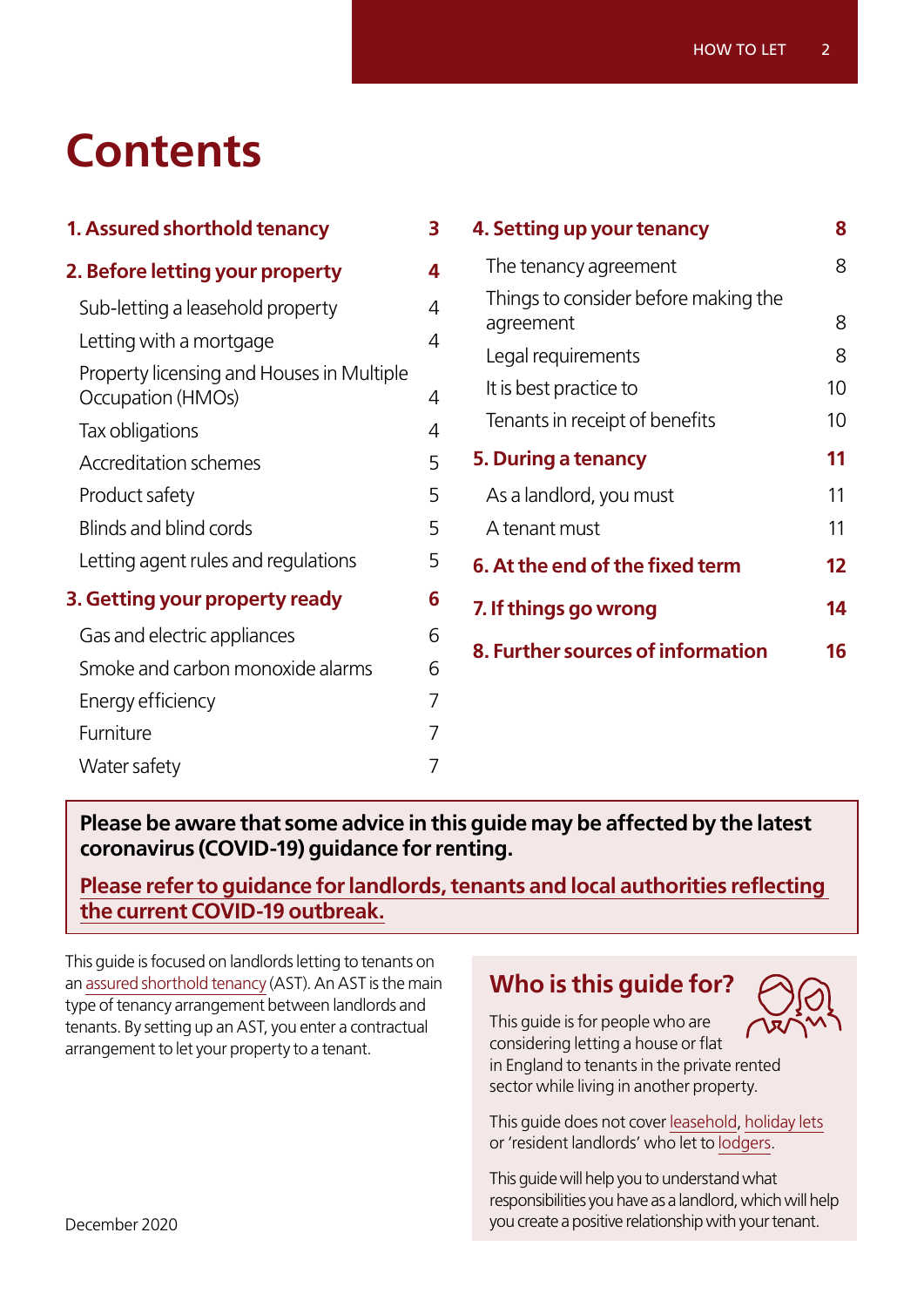# <span id="page-2-0"></span>**1. Assured shorthold tenancy**

# **Key legal responsibilities**

This guide will help you to understand your key legal responsibilities as a landlord. This includes:

- $\Box$  ensuring the property is fit for human habitation and free from hazards at the beginning of the tenancy and throughout
- $\Box$  abiding by the provisions in the Tenant Fees Act 2019 which bans charging unfair fees to tenants in connection with a tenancy and caps tenancy – and holding – deposits
- $\square$  protecting tenancy deposits in a [government-approved scheme](https://www.gov.uk/tenancy-deposit-protection)
- $\Box$  providing your tenants with a copy of the "How to rent: the checklist for renting in England" (How to [rent guide\)](https://www.gov.uk/government/publications/how-to-rent)
- $\Box$  providing the tenant with your name and with an address in England or Wales which the tenant can use to serve notices upon you
- $\square$  keeping the property in a good state of repair
- $\Box$  carrying out gas safety checks and giving a copy of the certificate to the tenant(s) before the start of the tenancy
- $\Box$  obtaining an Energy Performance Certificate (EPC), if required, and giving a copy to the tenant at the earliest opportunity. EPCs must show a minimum rating of no lower than E is met
- $\square$  ensuring electrical installations and appliances are safe
- $\square$  installing [smoke and carbon monoxide alarms](https://www.gov.uk/government/publications/smoke-and-carbon-monoxide-alarms-explanatory-booklet-for-landlords)



 $\Box$  make sure that your tenant has the correct contact details for you or your agent, including a telephone number they can use in case of an emergency. Under section 48 Landlord and Tenant Act 1987, you are required to provide your tenant with your name and with an address (which must be in England or Wales) where they can serve any notices on you. The rent due under the tenancy agreement will not be 'lawfully due' until you have done so.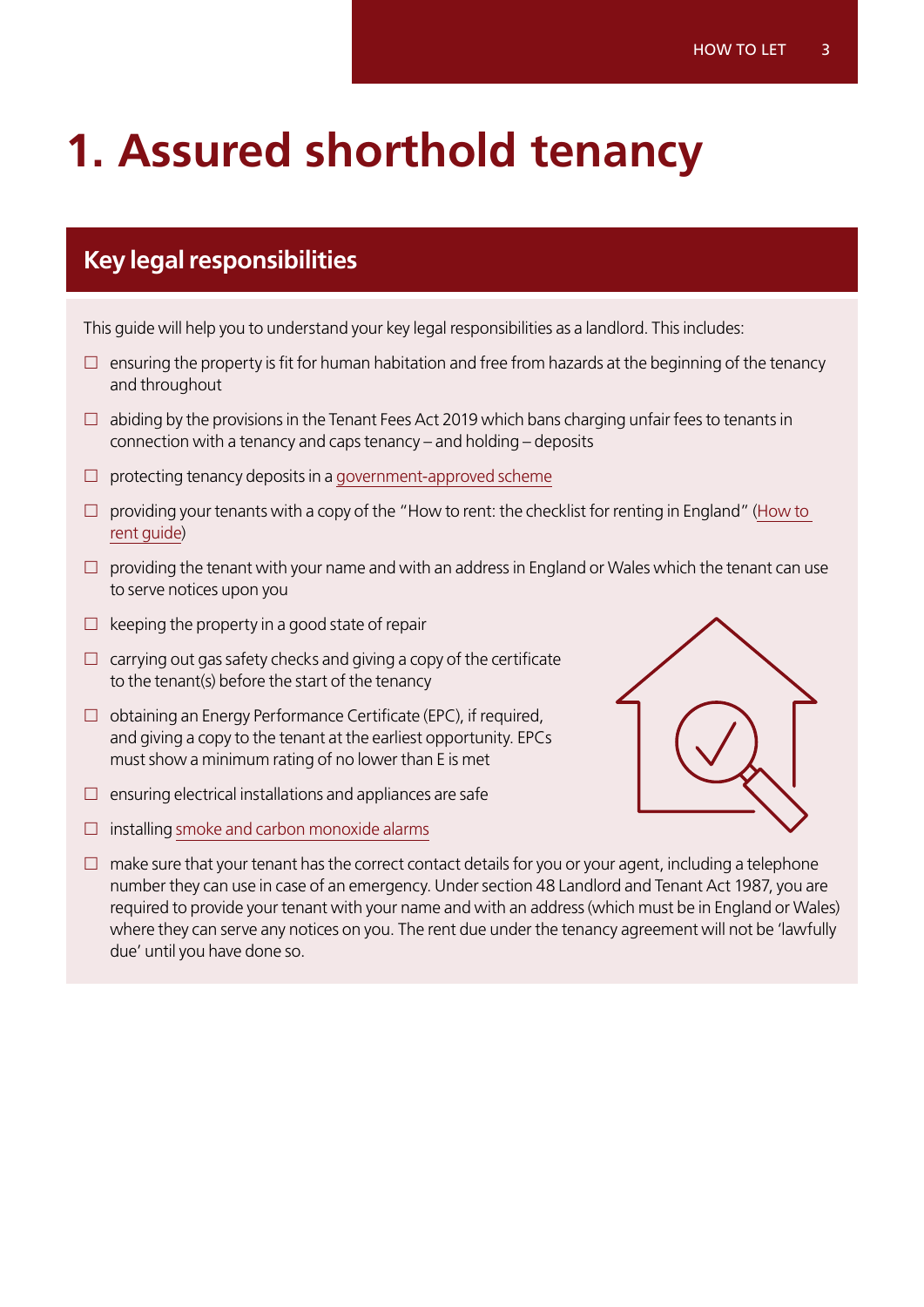# <span id="page-3-0"></span>**2. Before letting your property**

It is illegal for landlords or letting agents to charge certain fees to tenants.

Any landlords or letting agents found to be in breach of the Act are liable for a fine of up to £5,000 in the first instance and if a further breach is committed within 5 years, they are liable for a fine of up to £30,000 or prosecution. Read the [government](https://www.gov.uk/government/publications/tenant-fees-act-2019-guidance)  [guidance for landlords and letting agents on the](https://www.gov.uk/government/publications/tenant-fees-act-2019-guidance)  [Tenant Fees Act 2019](https://www.gov.uk/government/publications/tenant-fees-act-2019-guidance).

You may find it helpful to engage an agent to let and/ or manage your property, particularly if you do not have the time to manage the property yourself. You should check that the agent complies with all relevant regulations and if they are a member of a professional body.

Make sure you have a written agreement with the agent that sets out exactly what they will do on your behalf. If this is not clear, this might cause problems for you and your tenants.

You should check what fees (if any) the agent will charge and ensure they are complying with the Tenant Fees Act 2019 before agreeing to allow them to let out your property.

See the section on 'Letting agent rules and regulations' below.

# **Sub-letting a leasehold property**

If you are a leaseholder owner, check the terms of the lease to see whether there are any terms or conditions relating to letting the property out. Some leases require you to obtain the freeholder's consent before sub-letting. If the property is a shared ownership property subletting is not usually allowed.

## **Letting with a mortgage**

Usually, buy-to-let mortgages are used to fund the purchase of the property which is intended to be let. If you wish to let a property with an existing owneroccupier mortgage, you must seek consent from your mortgage lender and insurance provider.

# **Property licensing and Houses in Multiple Occupation (HMOs)**

A small HMO is a property occupied by three or more unrelated people who share facilities such as the kitchen and/or bathroom. If you operate an HMO you must comply with the [HMO Management Regulations.](https://www.legislation.gov.uk/uksi/2006/372/contents/made)

There are additional responsibilities for the management of HMO properties, which are not covered in this guide. You should contact your local authority to find out more about your responsibilities if you manage a licensable property.

A large HMO is a property occupied by five or more people in two or more households who share facilities such as a kitchen and/or bathroom must be licensed with the local authority under mandatory national licensing.

In some areas, local authorities require landlords to hold a licence to let out a property under an additional licensing scheme (covering small HMOs) or selective licensing requiring all rented properties in the area to be licensed. Check with your [local authority](https://www.gov.uk/find-local-council) if your property must be licensed.

Failure to license a relevant property is a criminal offence.

# **Tax obligations**

Letting a property can increase your income and you may be taxed. It may also affect any benefits that you receive. Use this [online guide](https://www.gov.uk/guidance/income-tax-when-you-rent-out-a-property-working-out-your-rental-income) to find out your tax obligations as a landlord and how to work out your rental income.

**For more information about your financial obligations as a landlord, please watch this** [video](https://www.moneyadviceservice.org.uk/en/articles/financial-responsibilities-if-you-rent-out-a-property)**.**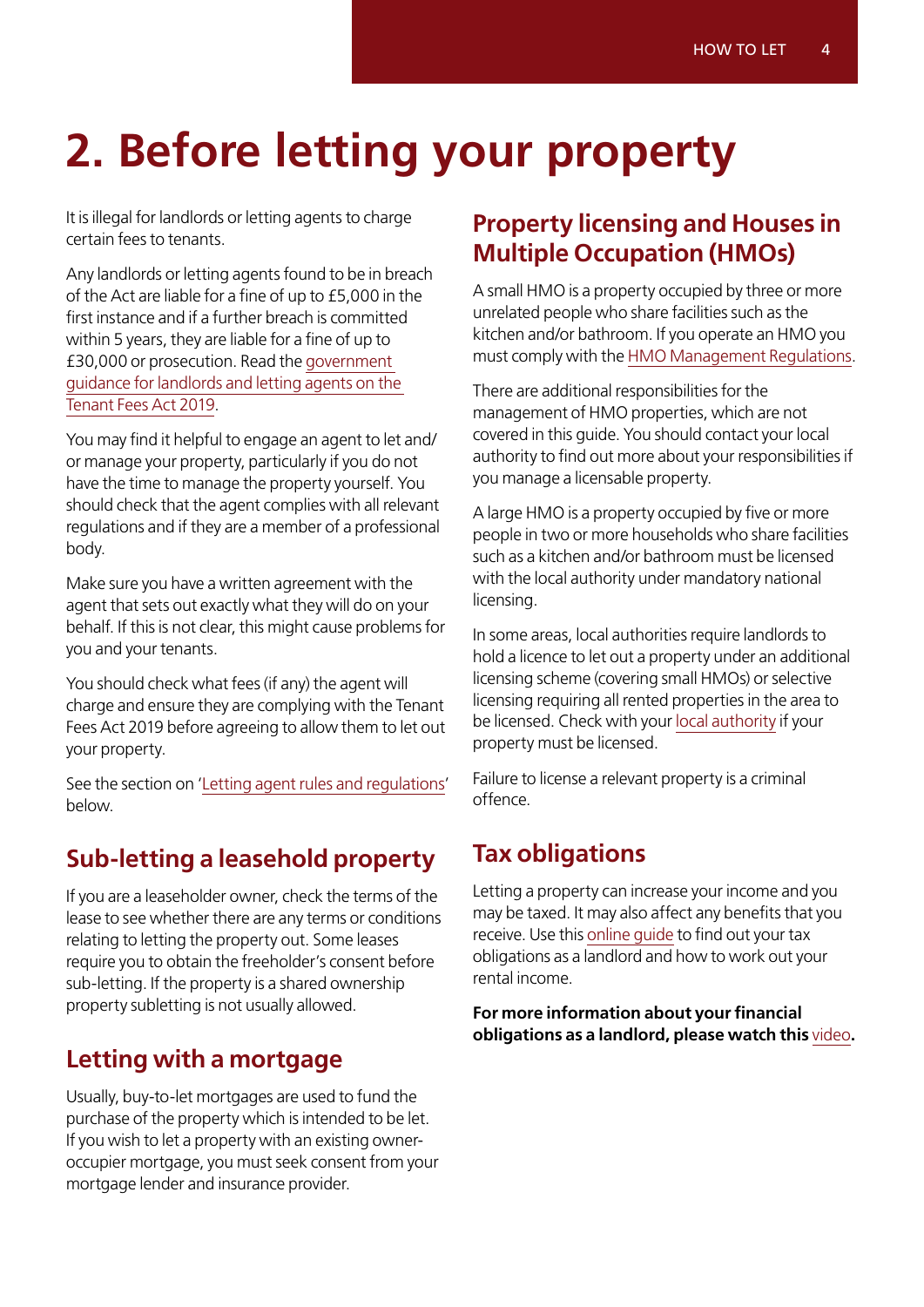## <span id="page-4-0"></span>**Accreditation schemes**

You should consider joining a landlord accreditation scheme. Membership of an accreditation scheme can provide various benefits, including signalling to your tenants that as a landlord you meet a set of professional standards. [Your local authority](https://www.gov.uk/find-local-council) can advise you on accreditation schemes operating in your area.

There are also national schemes that can provide you with advice and keep you up to date with the latest news.

# **Product safety**

You should check regularly to ensure all that products, fixtures and fittings provided are safe and that there haven't been any product recalls.

Help is available at the [Royal Society for the Prevention](https://www.rospa.com/Campaigns-Fundraising/Current)  [of Accidents \(ROSPA\)](https://www.rospa.com/Campaigns-Fundraising/Current), [Trading Standards](https://www.tradingstandards.uk/news-policy/campaigns) and [the Child](https://www.capt.org.uk/Pages/Category/safety-advice-injury-types)  [Accident Prevention Trust](https://www.capt.org.uk/Pages/Category/safety-advice-injury-types).

## **Blinds and blind cords**

To prevent accidents associated with blind cords, blinds should be safe by design and not have looped cords, and this is especially important in a child's bedroom.

 More information can be found at [https://www.rospa.](https://www.rospa.com/campaigns-fundraising/current/blind-cord) [com/campaigns-fundraising/current/blind-cord](https://www.rospa.com/campaigns-fundraising/current/blind-cord)

## **Checklist**



- $\square$  You must ensure that you have an appropriate mortgage or permission from your mortgage lender in place
- $\Box$  You must obtain the freeholder's consent to sub-let (where necessary) if you are a leaseholder
- $\square$  You must obtain a property licence (where necessary)
- $\Box$  You should check your tax obligations as a landlord
- $\Box$  You should consider joining a landlord accreditation scheme

## **Letting agent rules and regulations**

Letting agents must comply with [the relevant](https://www.legislation.gov.uk/uksi/2014/2359/contents/made)  [legislation](https://www.legislation.gov.uk/uksi/2014/2359/contents/made). They must abide by business rules and regulations, plus those specific to their industry.

#### **Membership of a redress scheme**

All letting agents and property managers in England must be a member of a [government-approved redress](https://www.gov.uk/government/publications/lettings-agents-and-property-managers-redress-schemes)  [scheme](https://www.gov.uk/government/publications/lettings-agents-and-property-managers-redress-schemes). This ensures both landlords and tenants can make complaints to an independent, expert body. By law, information on the name of the redress scheme an agent is a member of must be displayed at each premises of the letting agent or property manager or published on the website.

#### **Client money protection scheme membership**

In England, letting agents and property managers who operate in the private rented sector and hold client money are required to belong to a governmentapproved client money protection scheme. They must provide the name of the approved scheme and display their certificate of membership in their offices and on their website.

#### **Transparent fees**

All letting agents must publicise any fees they charge so landlords and tenants are aware of the cost of renting through that agent. Please note that most fees to tenants are banned under the Tenant Fees Act 2019.

# **Checklist**



- $\Box$  You should check if the agent is a member of a professional body
- $\square$  You should check if the agent is a member of a redress scheme and client money protection scheme
- $\Box$  You should check whether the agent has complied with the ban on letting fees in the Tenant Fees Act 2019
- $\square$  You should have a written agreement outlining the services your agent will provide and when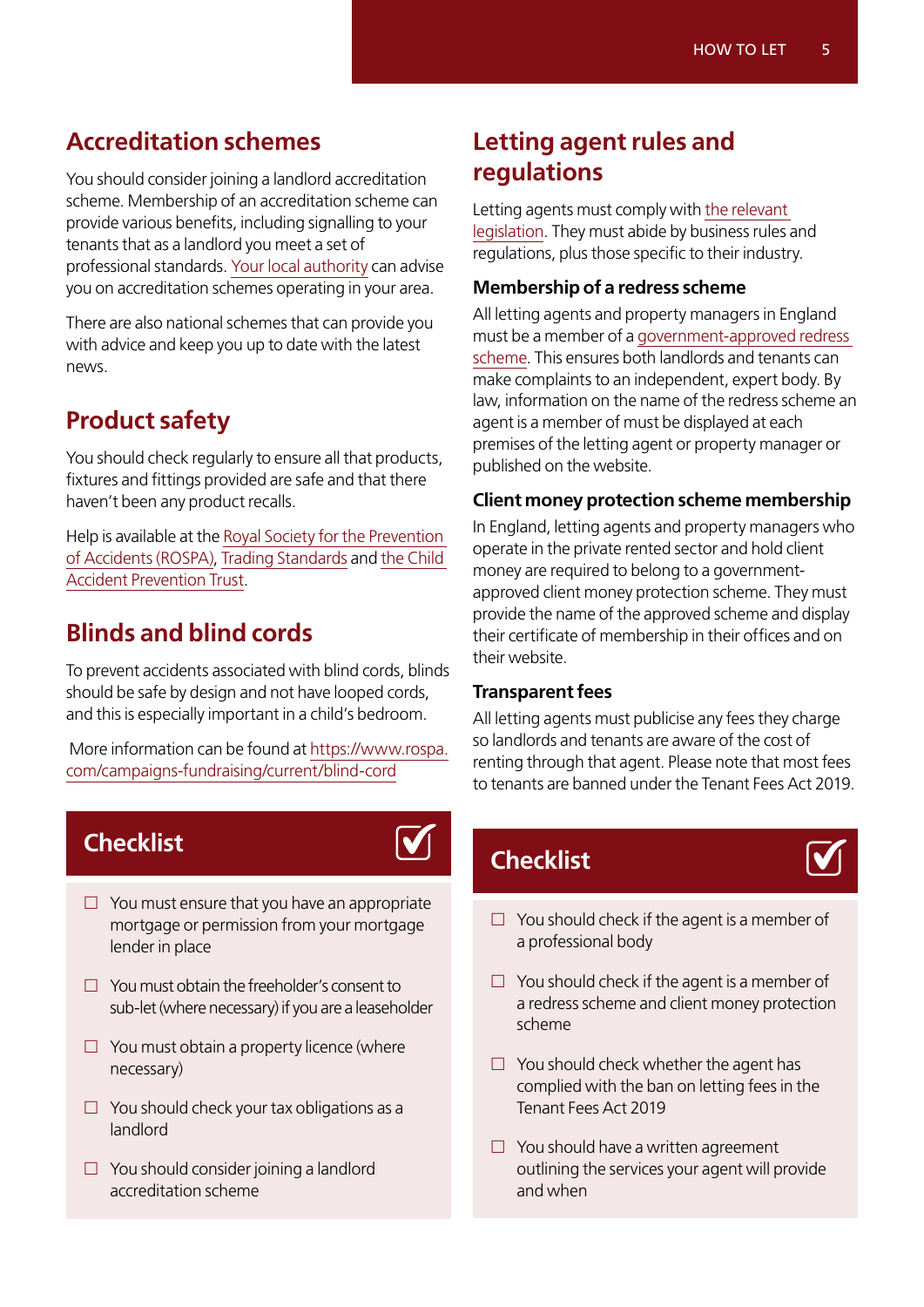# <span id="page-5-0"></span>**3. Getting your property ready**

# **Gas and electric appliances**

You must ensure an annual gas safety check on each gas appliance and flue is carried out and keep a record of each check. Once this has been done you'll be given a Landlord Gas Safety Record or Gas Safety certificate which you must provide to current tenants within 28 days or new tenants at the start of their tenancy. Failure to do so may mean you are not able to use section 21 of the Housing Act 1988 to take possession of your property if needed.

Electrical installations and fixed appliances must be safe. Under the Electrical Safety Standards in the Private Rented Sector (England) Regulations 2020, you will have to get your property electrics checked at least every five years by a properly qualified person. This will apply to new tenancies on 1 July 2020 and existing tenancies on 1 April 2021. The electrics must be safe and you must give your tenant proof of this. For more information please see our [guidance on electrical](https://www.gov.uk/government/publications/electrical-safety-standards-in-the-private-rented-sector-guidance-for-landlords-tenants-and-local-authorities)  [safety standards in the private rented sector.](https://www.gov.uk/government/publications/electrical-safety-standards-in-the-private-rented-sector-guidance-for-landlords-tenants-and-local-authorities)

It is also recommended that you regularly carry out portable appliance testing (PAT) on any electrical appliances you provide and supply the tenant with a record of any electrical inspections carried out.

You should ensure that anybody carrying out electrical work on the property is competent to do so. You can find your nearest registered electrician [here.](https://www.electricalcompetentperson.co.uk/)

## **Smoke and carbon monoxide alarms**

Working smoke alarms **must** be installed on every storey of living accommodation. If your property has any rooms that contain a solid fuel appliance, such as a wood burning stove, working open fire etc., you must also install [carbon monoxide alarms in those rooms.](https://www.nrla.org.uk/resources/looking-after-your-property/smoke-and-carbon-monoxide-requirements)



You must [carry out a check](https://www.gov.uk/government/publications/hhsrs-operating-guidance-housing-act-2004-guidance-about-inspections-and-assessment-of-hazards-given-under-section-9) on the first day of a new tenancy to ensure that smoke and carbon monoxide alarms are in working order Failure to comply can lead to a civil penalty of up to £5,000.

Enforcement officers in your local authority or fire safety officers in your local fire and rescue service can advise those managing HMOs of the fire safety requirements, as these may differ.

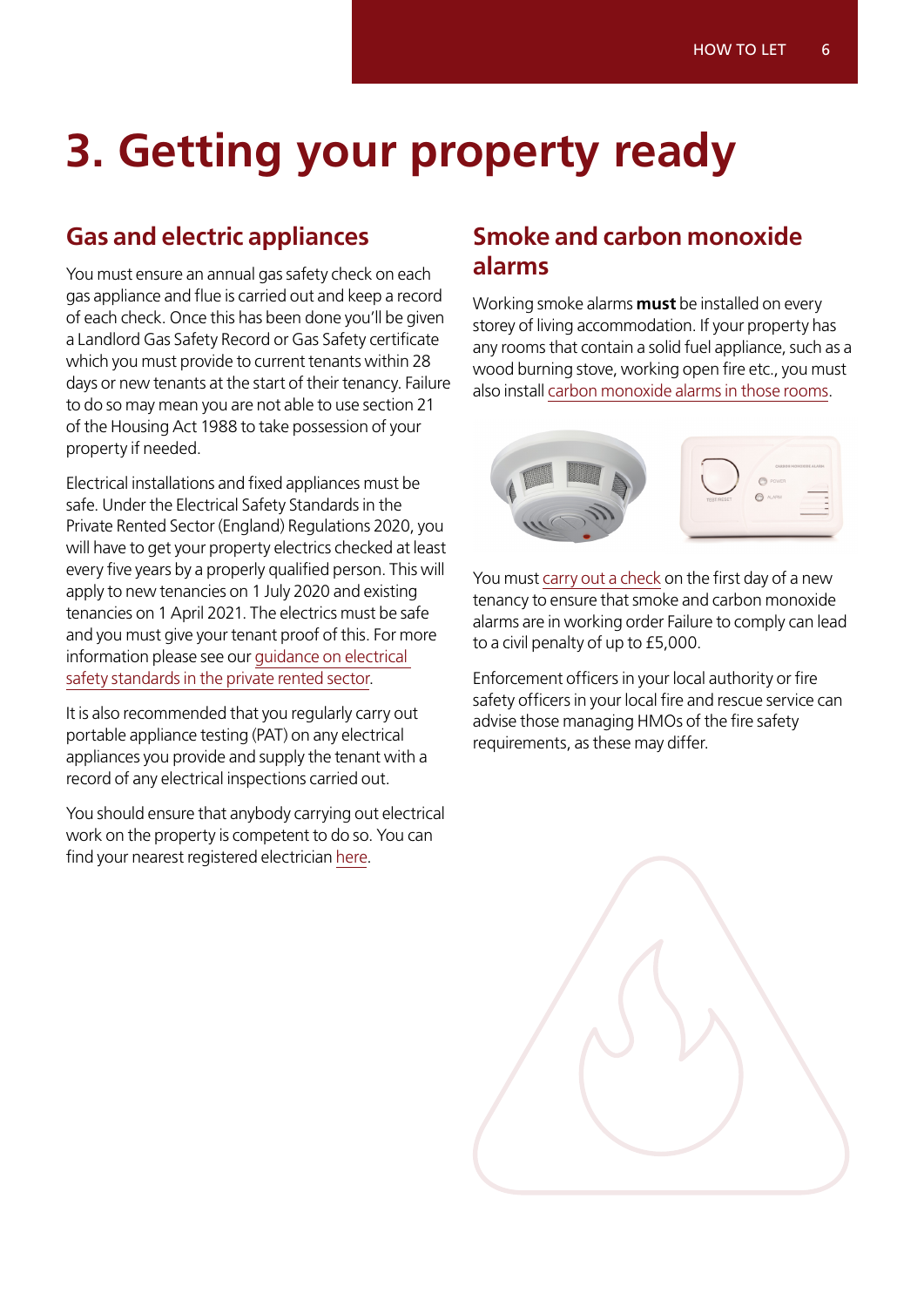# <span id="page-6-0"></span>**Energy efficiency**

You must provide tenants with an [Energy Performance](https://www.gov.uk/buy-sell-your-home/energy-performance-certificates)  [Certificate \(EPC\)](https://www.gov.uk/buy-sell-your-home/energy-performance-certificates) (except some HMOs, for example bedsits or where you let out individual rooms) at the earliest opportunity. You will not be able to obtain possession of your property using a section 21 notice unless you provide this.

Since April 2020, all privately rented properties must have a minimum EPC rating of E. Where a property qualifies for an exemption, this must be registered on the [National PRS Exemptions Register.](https://www.gov.uk/guidance/domestic-private-rented-property-minimum-energy-efficiency-standard-landlord-guidance)

If improvements are necessary for a property to meet the minimum energy efficiency standard, landlords will not be required to spend more than £3,500. If you cannot improve your property to EPC E for £3,500 or less, you should make all the improvements which can be made up to that amount, then register an 'all improvements made' exemption ([https://prsregister.](https://prsregister.beis.gov.uk/NdsBeisUi/used-service-before) [beis.gov.uk/NdsBeisUi/used-service-before\)](https://prsregister.beis.gov.uk/NdsBeisUi/used-service-before).

Local authorities can impose penalties of up to £5,000 for breaches. Tenants can also [ask permission to carry](https://www.nrla.org.uk/resources/energy-efficiency/minimum-energy-efficiency-standards)  [out energy performance improvements](https://www.nrla.org.uk/resources/energy-efficiency/minimum-energy-efficiency-standards) and you cannot unreasonably refuse consent.

If the tenant is responsible for paying the energy bills, they can choose to have a smart meter installed. Read [guidance](https://www.ofgem.gov.uk/consumers/household-gas-and-electricity-guide/consumer-guide-understanding-energy-meters-ofgem/smart-meters-guide-your-rights) about this and [information about how](https://www.smartenergygb.org/en/get-a-smart-meter/how-to-get-a-smart-meter)  [to get a smart meter](https://www.smartenergygb.org/en/get-a-smart-meter/how-to-get-a-smart-meter).

| Semi-detached house<br><b>Dwelling type:</b><br>Date of assessment:<br>March 2018<br>01<br>Date of certificate:<br>March 2018<br>01<br>Use this document to:<br>Compare current ratings of properties to see which properties are more energy efficient |  |                      | Reference number:<br>Type of assessment:<br>SAP, new dwelling<br><b>Total floor area:</b><br>$72 \text{ m}^2$ |                                 |  |
|---------------------------------------------------------------------------------------------------------------------------------------------------------------------------------------------------------------------------------------------------------|--|----------------------|---------------------------------------------------------------------------------------------------------------|---------------------------------|--|
|                                                                                                                                                                                                                                                         |  |                      | Find out how you can save energy and money by installing improvement measures                                 | £1,329                          |  |
| <b>Estimated energy costs of dwelling for 3 years:</b><br>Over 3 years you could save                                                                                                                                                                   |  |                      |                                                                                                               |                                 |  |
|                                                                                                                                                                                                                                                         |  |                      |                                                                                                               | £90                             |  |
| <b>Estimated energy costs of this home</b>                                                                                                                                                                                                              |  | <b>Current costs</b> | <b>Potential costs</b>                                                                                        |                                 |  |
|                                                                                                                                                                                                                                                         |  | £153 over 3 years    | £153 over 3 years                                                                                             | <b>Potential future savings</b> |  |
|                                                                                                                                                                                                                                                         |  | £933 over 3 years    | £933 over 3 years                                                                                             |                                 |  |
| Lighting<br>Heating<br><b>Hot Water</b>                                                                                                                                                                                                                 |  | £ 243 over 3 years   | £153 over 3 years                                                                                             | <b>You could</b><br>save £90    |  |

|                                                                       |    | <b>Current   Potential</b> |
|-----------------------------------------------------------------------|----|----------------------------|
| Very energy efficient - lower running costs<br>(92 plus) $\mathsf{A}$ |    |                            |
| R<br>$(81-91)$                                                        |    |                            |
| $(69 - 80)$                                                           | 77 |                            |
| $(55-68)$<br>D.                                                       |    |                            |
| 鳫<br>$(39 - 54)$                                                      |    |                            |
| $(21-38)$                                                             |    |                            |
| G<br>$(1 - 20)$                                                       |    |                            |
| Not energy efficient - higher running costs                           |    |                            |

**Energy Efficiency Rating** 

| The graph shows the current energy efficiency of your<br>home.                                     |
|----------------------------------------------------------------------------------------------------|
| The higher the rating the lower your fuel bills are likely<br>to be.                               |
| The potential rating shows the effect of undertaking<br>the recommendations on page 3.             |
| The average energy efficiency rating for a dwelling in<br>England and Wales is band D (rating 60). |
| The EPC rating shown here is based on standard                                                     |

The EPC rating shown here is based on standard<br>assumptions about occupancy and energy use and<br>may not reflect how energy is consumed by individual

### **Furniture**

You must ensure that any furniture supplied has the required fire safety labels and is fire resistant. You can find further information on Product Safety [here.](https://www.gov.uk/government/organisations/office-for-product-safety-and-standards)

## **Water safety**

You must ensure the water supply is in working order and carry out a [risk assessment to assess the risk from](https://www.hse.gov.uk/legionnaires/legionella-landlords-responsibilities.htm)  [exposure to Legionella.](https://www.hse.gov.uk/legionnaires/legionella-landlords-responsibilities.htm)

# **Checklist**



- $\Box$  You must install smoke alarms and possibly carbon monoxide alarms and ensure that they are working on the first day of the tenancy
- $\Box$  You must have a valid annual gas safety certificate
- $\Box$  You must have an EPC for your property (rated E or above from April 2018)
- $\square$  You must ensure that furniture supplied has the required fire safety labels and fireproofing
- $\Box$  You must carry out a risk assessment to assess the risk from exposure to Legionella to ensure the safety of your tenants
- $\square$  You must keep the property and installations in repair and working order. The property must be fit for human habitation You should make certain that there are no serious health and safety hazards in the property. Here is [guidance](https://www.gov.uk/government/collections/housing-health-and-safety-rating-system-hhsrs-guidance) on how to do this
- $\Box$  If your property is on a private water supply, letting it confers additional obligations on the local authority for which they can recharge you

**Make sure you keep records to ensure you have proof that you are following the necessary legal requirements.**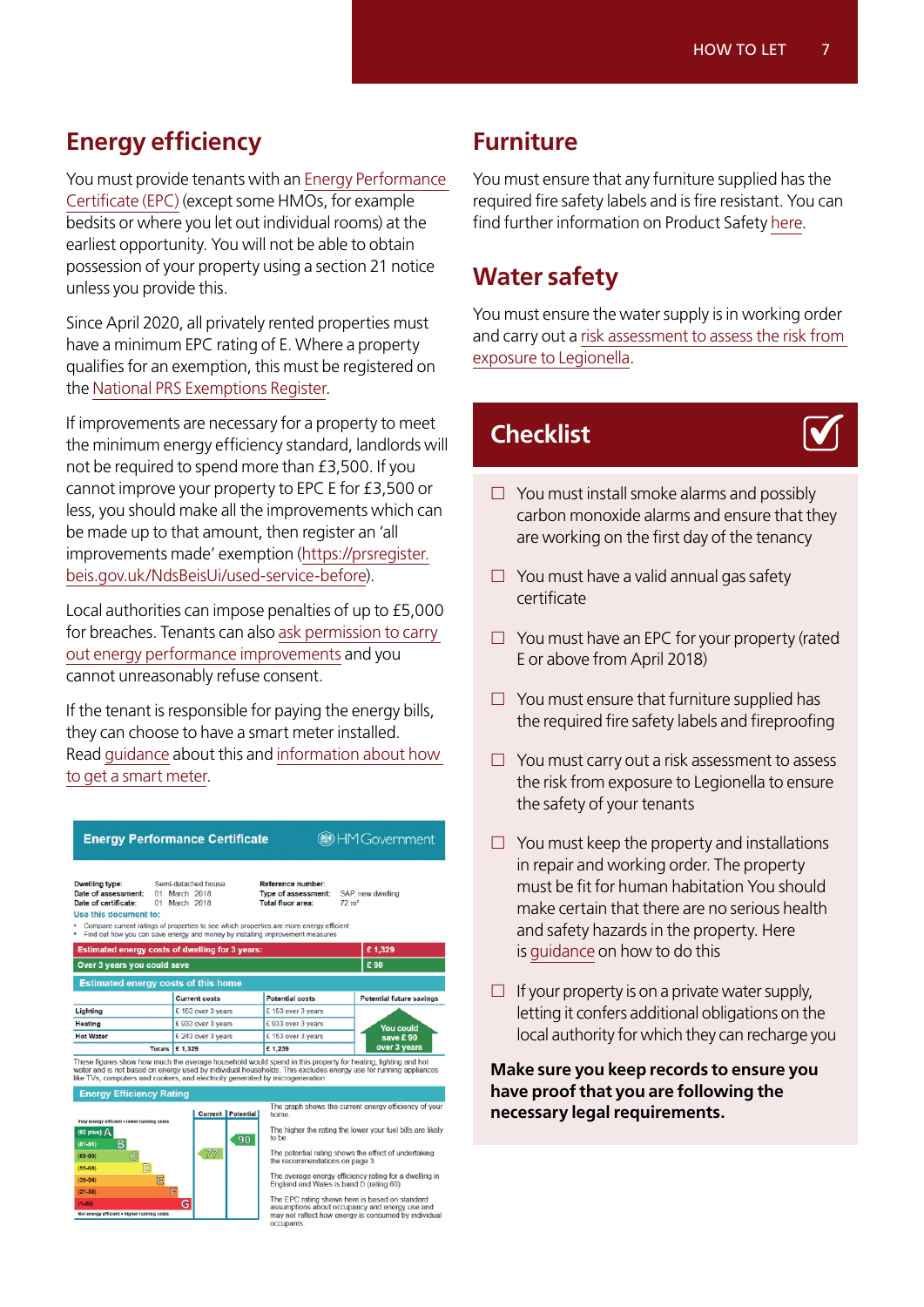# <span id="page-7-0"></span>**4. Setting up your tenancy**

## **The tenancy agreement**

It is best practice to provide your tenant with a [written](https://www.gov.uk/tenancy-agreements-a-guide-for-landlords/tenancy-types)  [tenancy agreement](https://www.gov.uk/tenancy-agreements-a-guide-for-landlords/tenancy-types).

The terms of your agreement must be fair and if your agreement conflicts with the duties imposed on landlords by legislation, then the legislation overrides your tenancy agreement.

The government has published a [model tenancy](https://www.gov.uk/government/publications/model-agreement-for-a-shorthold-assured-tenancy)  [agreement](https://www.gov.uk/government/publications/model-agreement-for-a-shorthold-assured-tenancy) which can be downloaded for free. You may decide to draw up your own agreement. If so, it is recommended that you seek professional legal advice.

Prospective tenants should be given every opportunity to read and understand the terms of the tenancy, before agreeing to sign the tenancy agreement.

## **Things to consider before making the agreement**

#### **How long is the tenancy initially for?**

A tenancy can be periodic (e.g. month to month) or for a fixed term. There is no maximum fixed term for a tenancy, although one granted for longer than 3 years must be executed as a [deed.](https://www.gov.uk/government/publications/execution-of-deeds/practice-guide-8-execution-of-deeds) If the tenancy is going to be for 7 years or longer special rules apply and you will normally need to use a solicitor to draft a lease.

#### **Who is responsible for bills such as electricity, gas, water and** [council tax](https://www.gov.uk/council-tax)**? You or the tenant?**

Usually, the tenant pays for these and they must have a choice over the provider for utilities. This must be made clear in the tenancy agreement.

## **Legal requirements**

You are legally required to:

#### **Carry out right to rent checks**

As the landlord, you must [check whether a tenant is](https://www.gov.uk/check-tenant-right-to-rent-documents)  [aged 18 or over and can legally rent in England](https://www.gov.uk/check-tenant-right-to-rent-documents). There are two types of right to rent checks; a manual document-based check or a check via the Home Office online checking service. You cannot insist which service your prospective tenant chooses to use.

Conducting either the manual check or the online check as set out in the [Code of practice on right to rent:](https://www.gov.uk/government/publications/right-to-rent-landlords-code-of-practice)  [civil penalty scheme for landlords and their agents](https://www.gov.uk/government/publications/right-to-rent-landlords-code-of-practice) will provide you with a statutory excuse against a civil penalty. You may need to [contact the Home Office](https://www.gov.uk/government/publications/landlords-guide-to-right-to-rent-checks) to carry out a right to rent check if the individual is not in possession of their documents.

Further information for landlords on right to rent checks can be found on [GOV.UK.](https://www.gov.uk/government/collections/landlords-immigration-right-to-rent-checks)

#### **Protect tenancy deposits**

You may ask the tenant to pay a deposit before moving into your property in case of any damage or unpaid bills at the end of the tenancy. It's important to remember that the deposit is the tenant's money. For Assured Shorthold Tenancies created since 6 April 2007 the deposit must be protected by a [government](https://www.gov.uk/tenancy-deposit-protection)  [approved deposit protection scheme](https://www.gov.uk/tenancy-deposit-protection).

Since 1 June 2019, there is a limit to the amount that you can ask for a tenancy deposit. The tenancy deposit for new tenancies is capped at 5 weeks' rent, where the annual rent is below £50,000. For properties with an annual rent of £50,000 or higher the tenancy deposit is capped at 6 weeks' rent. For more information, please read the government's [guidance](https://www.gov.uk/government/publications/tenant-fees-act-2019-guidance)  [on the Tenant Fees Act for landlords and letting agents](https://www.gov.uk/government/publications/tenant-fees-act-2019-guidance).

The landlord (or agent if they are acting on the landlord's behalf) must protect the deposit in one of the schemes within 30 calendar days from the day the deposit is received and must provide the tenant with details ('Prescribed Information') of how their deposit has been protected within the same 30-day period.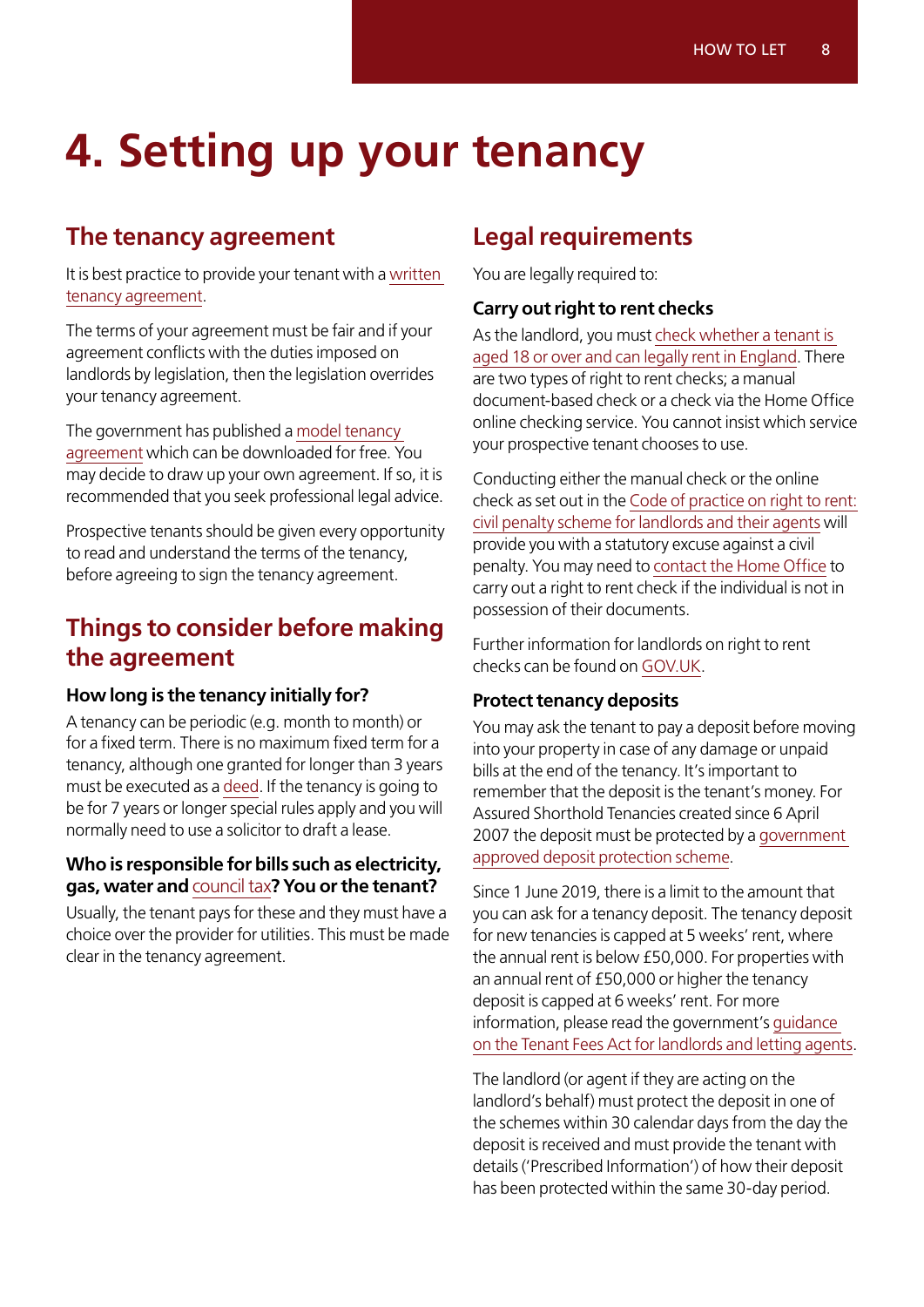Failure to do so means the tenant can take you to court and you will be liable to pay them between 1 and 3 times the amount of the deposit. You will not be able to obtain possession from them using a section 21 notice unless you refund the deposit first, if you fail to follow the rules.

#### **Provide a copy of the How to rent guide, Energy Performance Certificate, a copy of the gas safety certificate.**

You must provide your tenants with a copy of the latest version of the How to rent guide at the start of a tenancy, either as a hard copy or, if agreed with the tenant, via email as a PDF attachment. You cannot rely on a section 21 notice to obtain possession from the tenant if you have not provided these documents.

#### **Provide a copy of the electrical safety report.**

You must provide this to your tenants and to your local authority if requested. This will apply to new tenancies from 1 July 2020 and existing tenancies from 1 April 2021. The electrics must be safe and you must give your tenants proof of this. For more information please see our [guidance on electrical safety standards in the](https://www.gov.uk/government/publications/electrical-safety-standards-in-the-private-rented-sector-guidance-for-landlords-tenants-and-local-authorities)  [private rented sector.](https://www.gov.uk/government/publications/electrical-safety-standards-in-the-private-rented-sector-guidance-for-landlords-tenants-and-local-authorities)

#### **Provide your contact details**

Make sure that your tenant has the correct contact details for you or your agent, including a telephone number they can use in case of an emergency. Under section 48 Landlord and Tenant Act 1987, you are required to provide your tenant with your name and with an address (which must be in England or Wales) where they can serve any notices on you. The rent due under the tenancy agreement will not be 'lawfully due' until you have done so. In other words, the tenant could withhold the rent and a court will not treat them as liable for any arrears, until such time as you serve the section 48 notice.

## **Checklist**

- $\square$  You should provide your tenant with a written tenancy agreement
- $\Box$  You must carry out right to rent checks
- $\Box$  You must not take a tenancy deposit in excess of the relevant cap for that tenancy
- $\Box$  You must protect your tenant's deposit in a deposit protection scheme
- $\Box$  You must provide your tenant with a copy of the [How to rent guide](https://www.gov.uk/government/publications/how-to-rent)
- $\Box$  You must provide your tenant with a copy of the property's Energy Performance Certificate at the earliest opportunity
- $\Box$  You must provide your tenant with a copy of the gas safety certificate before the tenant moves in
- $\Box$  You must provide a copy of the electrical safety report
- $\square$  You must provide the tenant with your name and with an address (in England or Wales) where the tenant can service notices on you

**You must not unlawfully discriminate against a tenant or prospective tenant on the basis of their disability, sex, gender reassignment, pregnancy or maternity, race, religion or belief or sexual orientation.**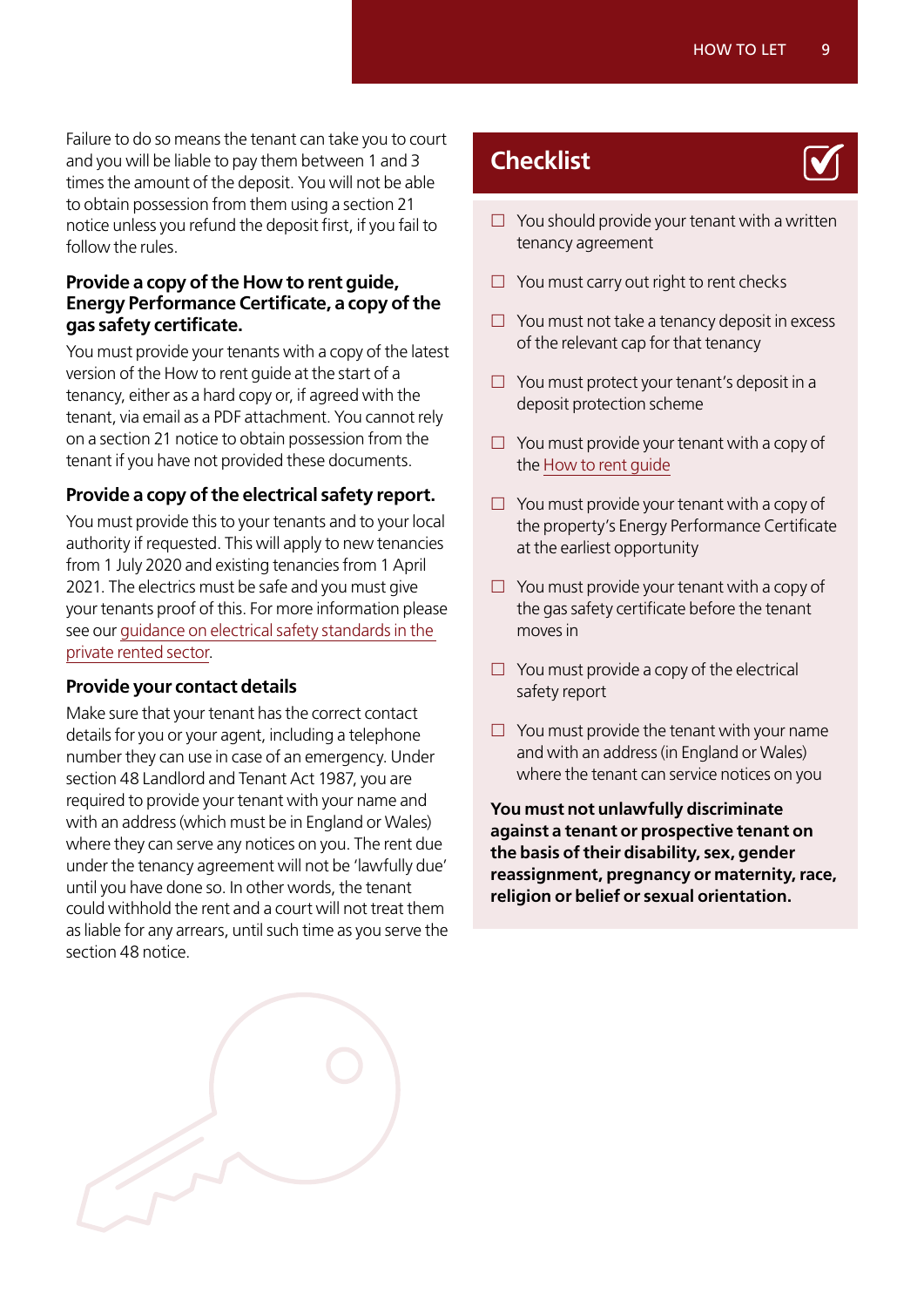# <span id="page-9-0"></span>**It is best practice to**

#### **Carry out reference checks**

You may wish to obtain references from your tenants' former landlords/agents to help you form a view as to whether they are reliable. You may also want to conduct a credit check to confirm their financial responsibility. A letting agent might provide this service, or there are specialist referencing companies. You must not charge tenants for any reference checks. You may also want to carry out reference checks yourself, for example by asking to see your tenant's bank statements or payslips. If the property is in a selective licensing designation, referencing is a legal requirement.

Schedule 4 of the Housing Act 2004 sets out the mandatory conditions to be applied to property licences, including that the licence holder must supply to the occupants of the house a written statement of the terms on which they occupy it and they must demand and obtain references from persons who wish to occupy the house.

#### **Prepare and agree an inventory**

We recommend you clear the property of any sentimental possessions, have the property cleaned to a professional standard and prepare a detailed inventory recording the contents and condition of each room in the property. Consider including photos (time and date stamped). If you have joined a landlord accreditation scheme, they may have a form of inventory that you can use. Make two copies of the inventory – one for you to retain and one for the tenant. At the start of the tenancy go through the property with the tenant to ensure that the inventory is agreed. If any changes are necessary, make sure that they are made and initialled by both of you on both copies of the document. Both you and the tenant should sign and date both copies of the agreed inventory, and you should each keep a copy safely to refer back to at the end of the tenancy.

# **Other things to consider**

#### **You may want to request a rent guarantor**

Some landlords ask someone to guarantee the tenant's rental payments. If you do this, bear in mind that for sharers you may need to make it clear which tenant they are providing the guarantee for.



# **Tenants in receipt of benefits**

Tenants who are entitled to Housing Benefit or Universal Credit may get help to pay all or part of their rent (up to the Local Housing Allowance (LHA) rate for tenants in the private rented sector). You can check LHA rates using this [online calculator](https://www.gov.uk/government/publications/understanding-local-housing-allowances-rates-broad-rental-market-areas).

For more information, see this [guide on Universal](https://www.gov.uk/government/publications/universal-credit-and-rented-housing--2/universal-credit-and-rented-housing-guide-for-landlords)  [Credit for landlords](https://www.gov.uk/government/publications/universal-credit-and-rented-housing--2/universal-credit-and-rented-housing-guide-for-landlords) or this [guide about helping tenants](https://www.moneyadviceservice.org.uk/en/categories/resources-for-professionals-welfare-reform-information-for-landlords)  [to manage their own rent payments](https://www.moneyadviceservice.org.uk/en/categories/resources-for-professionals-welfare-reform-information-for-landlords).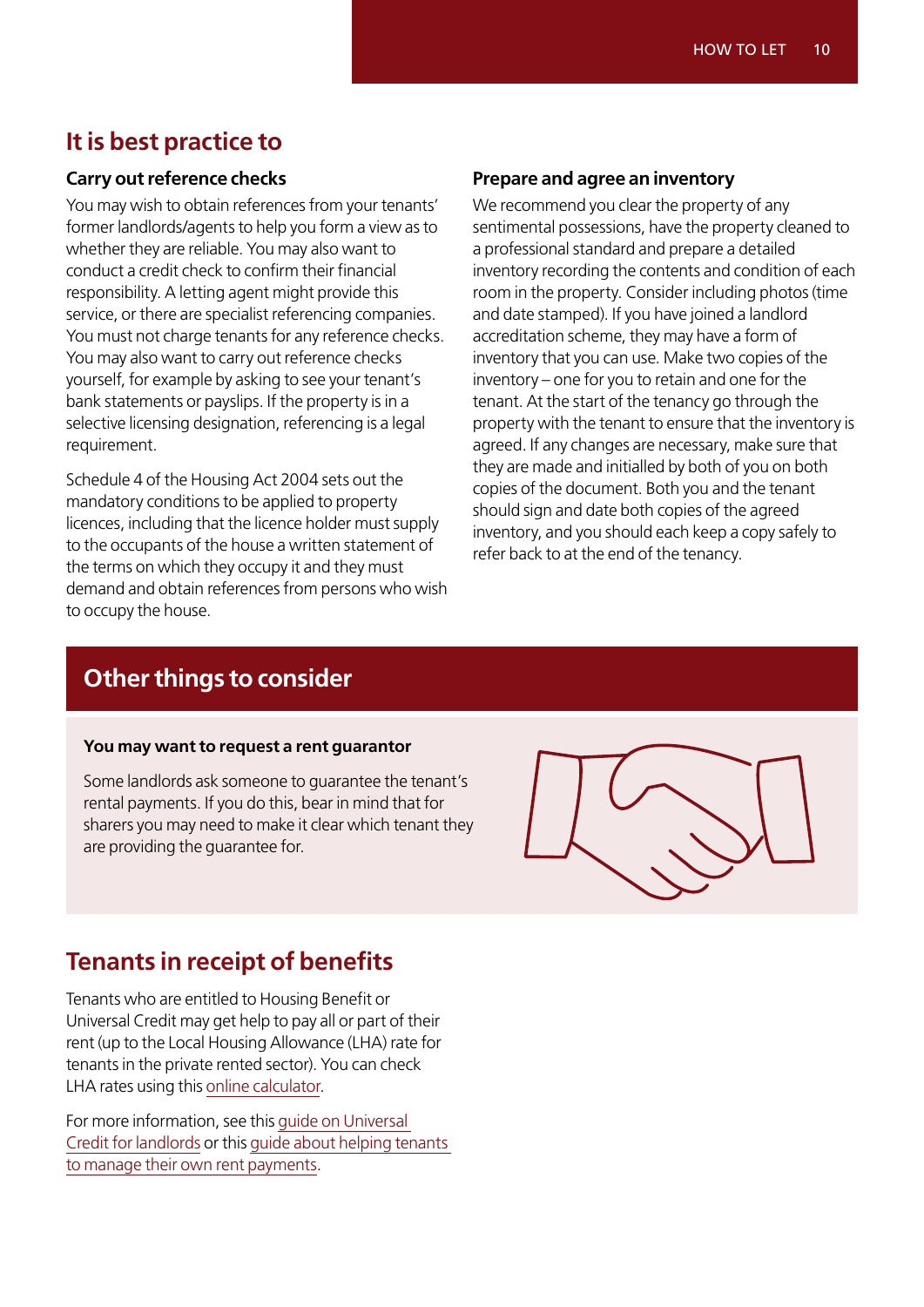# <span id="page-10-0"></span>**5. During a tenancy**

# **As a landlord, you must**

- $\square$  [Keep in repair and proper working order](https://www.gov.uk/government/publications/review-of-property-conditions-in-the-private-rented-sector) the installations for the supply of water, gas, electricity and sanitation
- $\Box$  Keep in repair and proper working order the installations for the heating of space and water
- $\Box$  Keep the property fit for habitation at the outset and for the duration of the tenancy, as required by the Homes (Fitness for Human Habitation) Act 2018. Read [guidance for landlords](https://www.gov.uk/government/publications/homes-fitness-for-human-habitation-act-2018/guide-for-landlords-homes-fitness-for-human-habitation-act-2018)
- $\Box$  Keep the structure and exterior of the property in repair
- $\square$  Carry out repairs within a reasonable period once you become aware that work is needed. What is a 'reasonable period of time' will depend on the nature of the problem and how it affects the tenant. Some repairs will be more urgent than others
- $\Box$  Maintain any appliances and furniture you have supplied
- $\Box$  Fit [smoke alarms](https://www.gov.uk/government/publications/hhsrs-operating-guidance-housing-act-2004-guidance-about-inspections-and-assessment-of-hazards-given-under-section-9) on every floor and carbon [monoxide alarms](https://www.nrla.org.uk/resources/looking-after-your-property/smoke-and-carbon-monoxide-requirements) in rooms with appliances using solid fuels – such as coal and wood – and make sure they are working at the start of a tenancy
- $\Box$  Arrange an annual [gas safety check](https://www.hse.gov.uk/gas/landlords/safetycheckswho.htm) by a Gas Safe engineer (where there are any gas appliances)
- $\square$  Arrange a five-yearly electrical safety check by a qualified and competent person (this applies to new tenancies from 1 July 2020 and existing tenancies from 1 April 2021)
- $\square$  Get a licence for the property, if it is [licensable](https://www.gov.uk/government/publications/selective-licensing-in-the-private-rented-sector-a-guide-for-local-authorities)

#### **You should also:**

- $\square$  Consider obtaining landlords' insurance
- $\square$  Insure the building to cover the costs of any damage from flood or fire
- $\Box$  Make sure your tenant(s) know how to operate the boiler and other key appliances

#### **Remember – it is the tenant's home.**

You **must** permit the tenant rights of quiet enjoyment. You cannot access the property whenever you like, unless it is an emergency, and must give at least 24 hours' notice of visits for things like repairs. Access must be at a reasonable time and you must not enter the property, even if the tenant is absent, unless you have their permission to do so.

### **A tenant must**

- $\Box$  Pay the rent on time
- $\Box$  Pay any other bills that they are responsible for on time, such as council tax, gas, electricity and water bills. If a tenant pays the gas or electricity bills, they can choose their own energy supplier
- $\Box$  Look after the property. A tenant must get your permission before attempting repairs or decorating
- $\Box$  Be considerate to the neighbours. A tenant could be evicted for anti-social behaviour if they aren't
- $\Box$  The [How to rent guide](https://www.gov.uk/government/publications/how-to-rent) has further details on the tenant's' responsibilities.

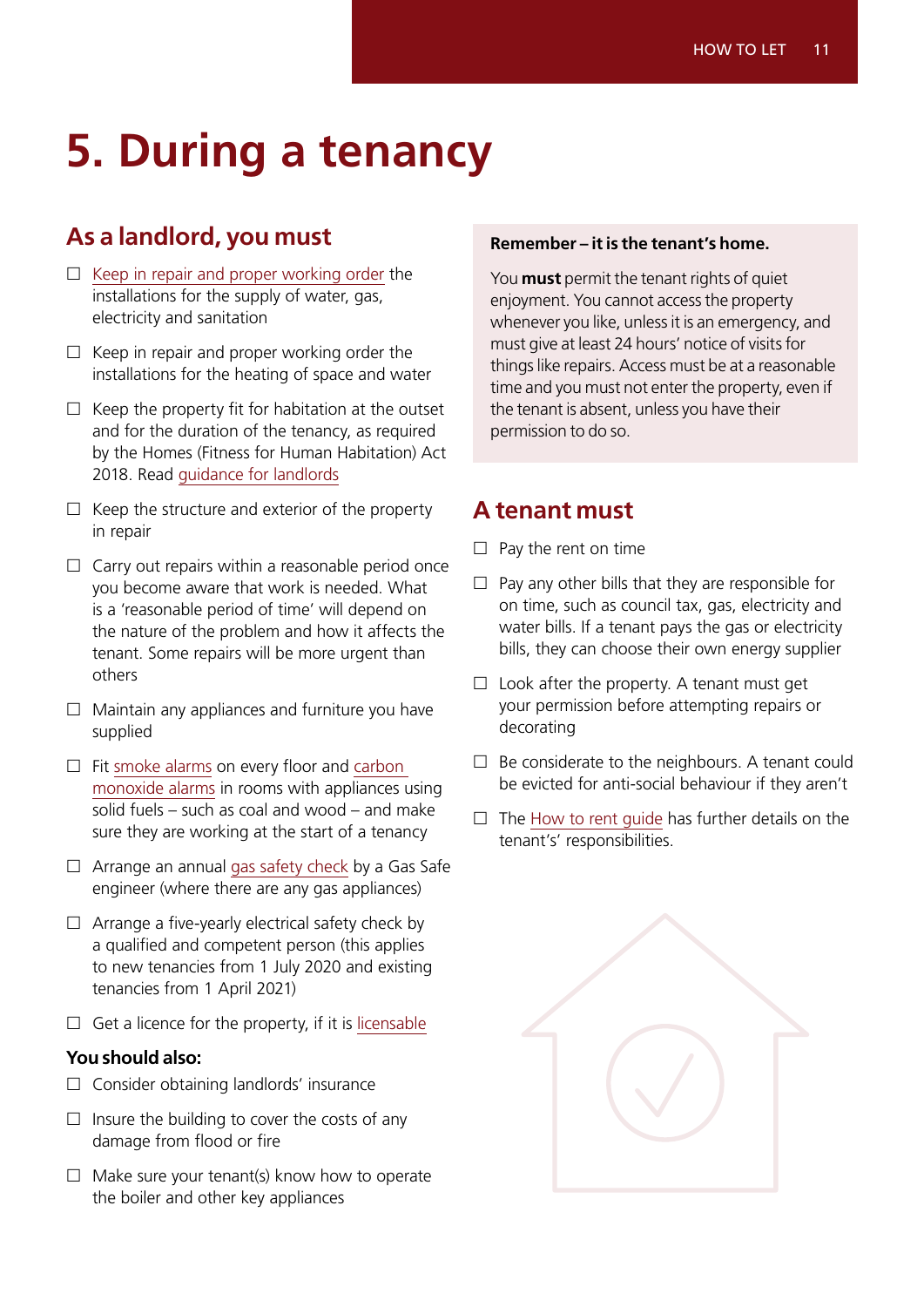# <span id="page-11-0"></span>**6. At the end of the fixed term**

#### **If the tenant wants to stay, you will need to consider the following:**

#### **Do you want them to sign a new fixed term or would you rather they have a 'rolling periodic tenancy'?**

Renewal fees are prohibited for all types of tenancies.

The deposit cap introduced by the Tenant Fees Act 2019 means your tenant may be entitled to a partial refund of their tenancy deposit. The government's [guidance on the Act](https://www.gov.uk/government/publications/tenant-fees-act-2019-guidance) explains how this affects you.

At the end of the tenancy, you can agree a new fixed term with your tenant. Alternatively, you can allow the tenancy to become a rolling periodic tenancy. This means you carry on as before but with no fixed term – the tenant can leave at any time by giving notice (normally one month).

#### **Do you want to increase the rent?**

You can increase the rent by agreement or as set out in your tenancy agreement, or by following a [procedure](https://www.gov.uk/private-renting/rent-increases)  [set out in law.](https://www.gov.uk/private-renting/rent-increases)



#### **If you or the tenant want the tenancy to end, there are things both of you must do.**

#### **Give notice**

You must give [proper notice](https://www.gov.uk/evicting-tenants) if you want the tenant to leave. The length of notice depends on the grounds under which you are asking the tenant to leave. More information can be found [here](https://www.gov.uk/evicting-tenants).

The tenant cannot be required to leave before any fixed period of the tenancy has come to end, unless there is a break clause in the tenancy agreement or you have grounds for eviction under section 8 of the Housing Act 1988. See the ['Obtaining possession from a](#page-14-0)  [tenant'](#page-14-0) section below.

#### **If your tenant wishes to leave**

The tenancy agreement should set out the amount of notice your tenant will need to provide if they wish to end the tenancy.

If they are still within the fixed term or the tenant wishes to leave sooner than the notice period allows, the tenancy agreement can be ended if both parties agree. Unless or until a suitable replacement tenant is found, the tenant will remain liable for rent until the fixed-term agreement has ended or, in the case of a rolling periodic tenancy, until the required notice period under the tenancy agreement has expired.

You can charge a fee to your tenant if they wish to end the tenancy early, although this fee must not exceed the loss incurred by you or reasonable costs to your letting agent if you are using one. The government's guidance on the [Tenant Fees Act](https://www.gov.uk/government/publications/tenant-fees-act-2019-guidance) contains more information.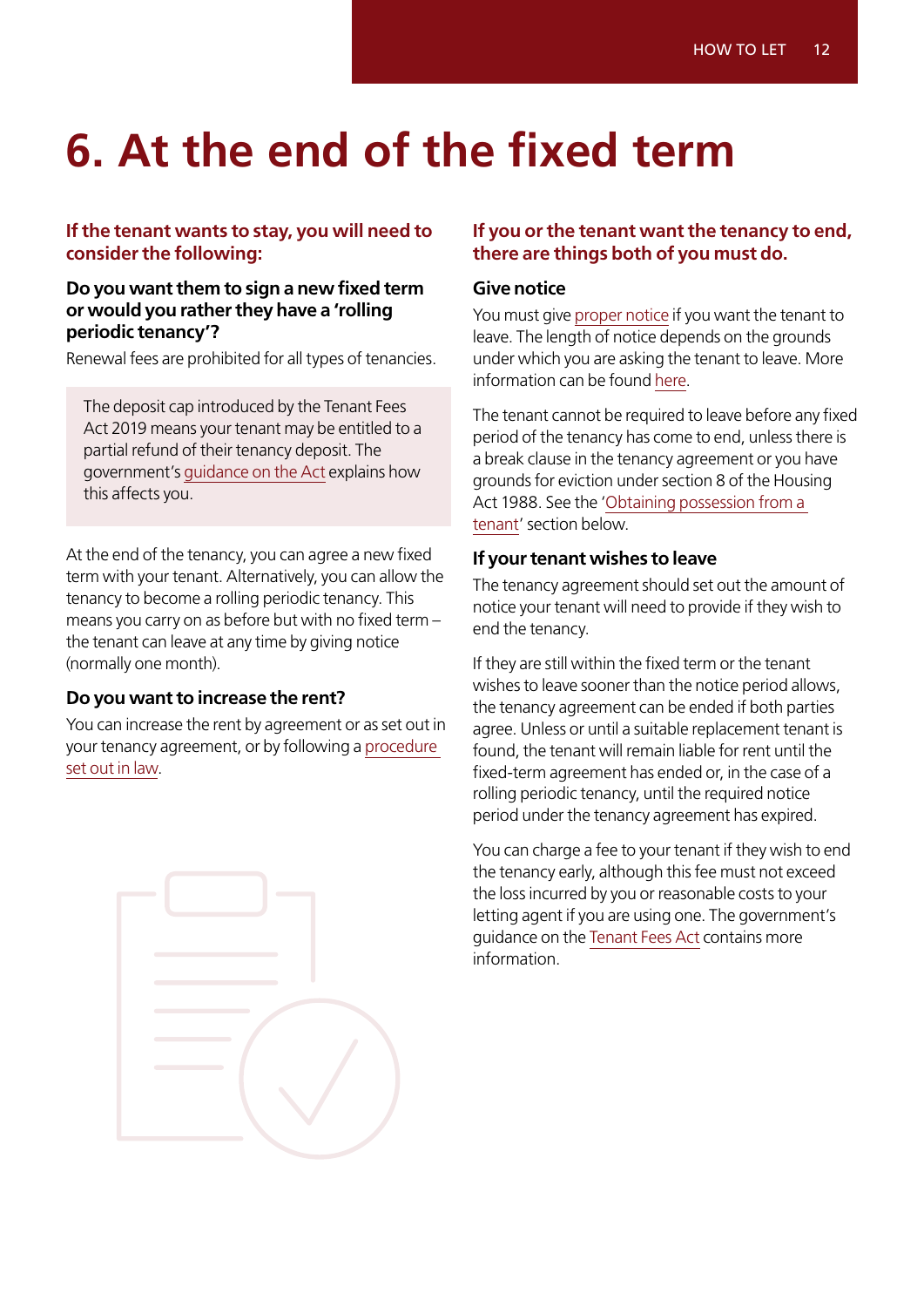#### **Return the deposit**

If the tenant has met the terms of their tenancy agreement, then they should get all of their deposit back at the end of their tenancy.

You can withhold part of their deposit to compensate for any damage caused to your property or furnishing or reasonable cleaning costs, but not for [reasonable](https://www.gov.uk/government/publications/reform-of-the-wear-and-tear-allowance/reform-of-the-wear-and-tear-allowance)  [wear and tear](https://www.gov.uk/government/publications/reform-of-the-wear-and-tear-allowance/reform-of-the-wear-and-tear-allowance). You should carry out an end of tenancy inspection, ideally with the tenant present, and with the inventory agreed at the beginning of the tenancy to hand. Take note of anything you consider to be missing, damaged or insufficiently clean, take photos as evidence and try to reach agreement with the tenant.

You should initiate the return of the tenancy deposit to the tenant as soon as possible. If the deposit is protected by an insurance-backed scheme you must return it within 10 days of you and the tenant agreeing how much you'll retain. If the deposit is in a custodial scheme, you must respond promptly to any request received from the scheme, to enable the scheme to deal appropriately with the deposit.

If the tenant disagrees with the amount that you decide to withhold from their deposit, they may raise a dispute with your deposit protection scheme. You should check the process of raising a dispute with your relevant scheme.

#### **Make sure the rent payments are up to date**

Your tenant cannot withhold rent because they think that it will be taken out of the deposit.

#### **Check that the tenant has not left bills unpaid**

Ask your tenant if they have paid the bills they are due to pay.

#### **Ensure that any possessions are cleared from the property**

The tenant should remove all possessions (including any furniture) belonging to the tenant or any member of the tenant's household or visitors and all rubbish from the property at the end of the tenancy. If any such possessions are left at the property after the tenancy has ended, the tenant will be responsible for meeting all reasonable removal and storage charges. If you wish to sell or dispose of the tenant's possessions, you must serve a written notice giving reasonable notice of your intentions. The costs of removal, storage and disposal may be deducted from any sale proceeds. However, you should preserve the proceeds of sale for a reasonable period.

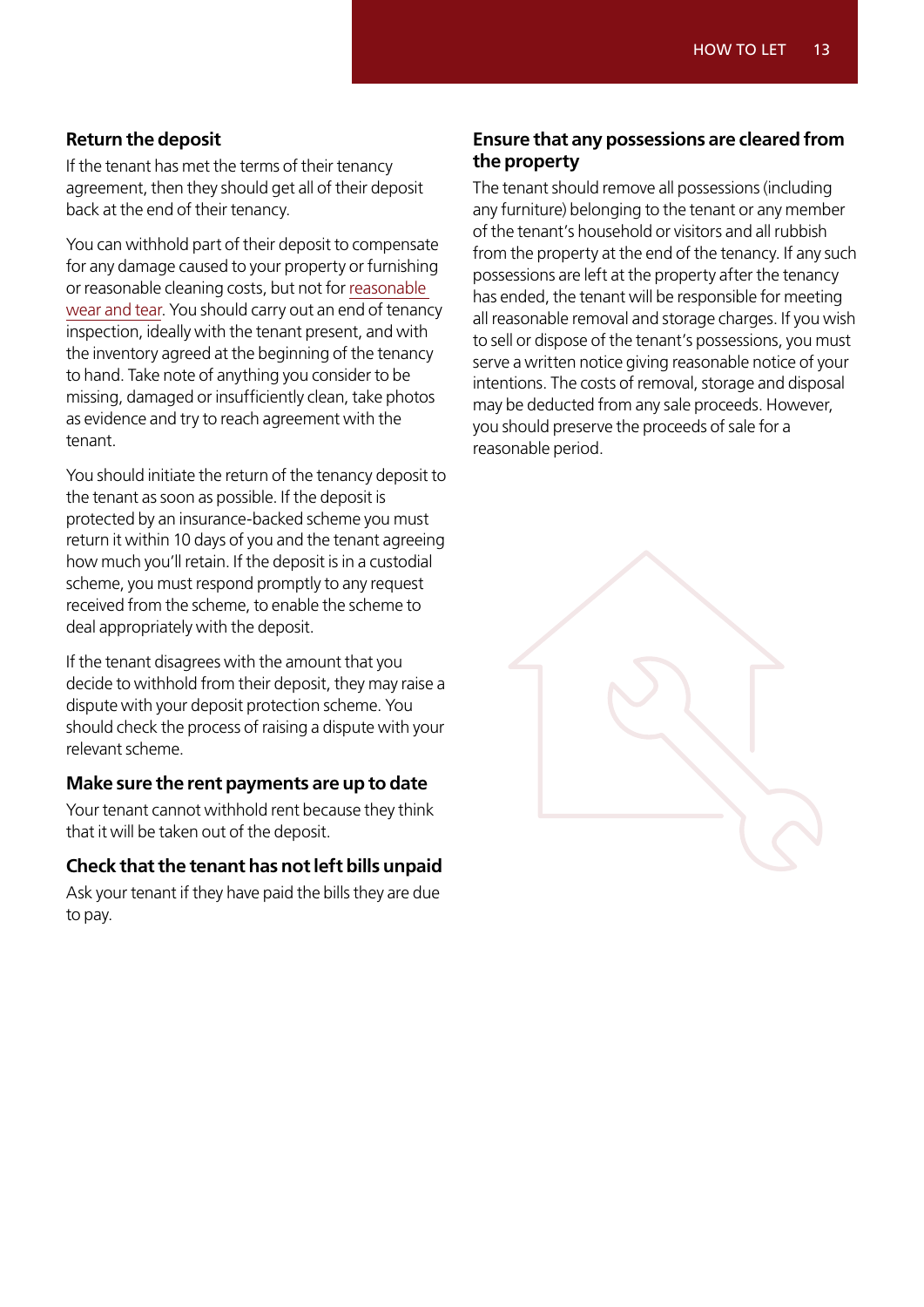# <span id="page-13-0"></span>**7. If things go wrong**

**It is a landlord's responsibility to keep the property they rent out in good repair, fit for human habitation and free of hazards.** If your tenant raises concerns about the condition of the property it is your responsibility to assess the condition and make necessary repairs. If you don't, your tenant can ask the local authority to carry out an inspection.

The local authority has a duty to take action if it considers there is a serious risk to health and safety. If they decide to serve an improvement notice, you cannot evict your tenant with a section 21 notice for 6 months. If you fail to comply with a statutory notice, local authorities may prosecute or issue a civil penalty of up to £30,000.

Tenants have the right to take action in the county court if you fail to carry out repairs within a reasonable time, or if the property is not fit for human habitation. The county court can order you to do the necessary works and can order you to pay compensation to the tenants. Tenants can also take action in the magistrates' court if the conditions at the property amount to a statutory nuisance. The magistrates can order that works be carried out, and that compensation and/or a fine be paid.

#### **If your tenant is having financial troubles**

encourage your tenant to speak to you. Try to be helpful and sympathetic. You should work together to agree a repayment plan if your tenant is unable to fully pay their rent. Possession action through the court should be a last resort as it is costly and can take some time. If you want the tenant to leave the property, you must notify them in writing, with the [right amount of](http://england.shelter.org.uk/housing_advice/eviction/eviction_notices_from_private_landlords)  [notice in the correct form](http://england.shelter.org.uk/housing_advice/eviction/eviction_notices_from_private_landlords). Tenants can only be legally removed from the property with a court order. See '[Obtaining possession from a tenant'](#page-14-0) below.

**If you are taking possession action against a tenant who may potentially become homeless**, advise them to contact the housing department of your [local authority](https://www.gov.uk/find-local-council) straight away.

If you have a complaint about a letting agent's service and they don't resolve your complaint, you can complain to their [independent redress scheme.](https://england.shelter.org.uk/housing_advice/private_renting/letting_agent_redress_schemes) If they fail to comply with legal requirements, you should contact [Citizens Advice.](https://www.citizensadvice.org.uk/)

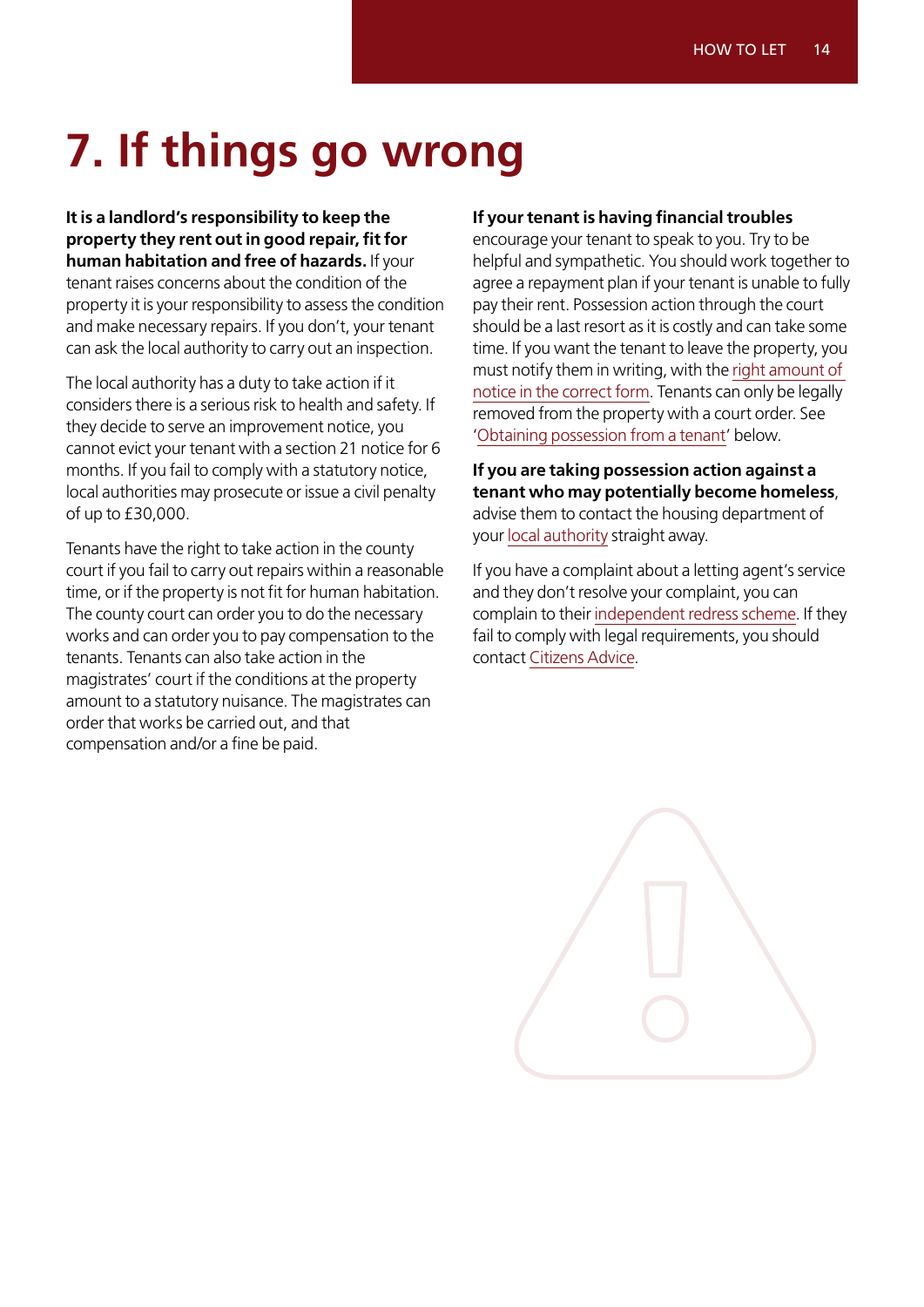# <span id="page-14-0"></span>**If you fail to abide by the rules**

It is important to act responsibly as a landlord, comply with your statutory obligations and your obligations under the tenancy agreement, and take advice from a professional body or a solicitor when in doubt. If you fail to abide by the rules there will be consequences for the tenant – the tenant should be comfortable in their home and be able to enjoy peaceful occupation and security – and there may be consequences for you:

- $\Box$  You will be prohibited from using a section 21 notice to obtain possession from the tenant if you fail to provide the tenant with copies of the EPC, gas safety certificates and the How to rent guide
- $\Box$  You will be prohibited from using a section 21 notice if you fail to deal with the tenant's deposit in accordance with the requirements of a government-approved deposit scheme
- $\Box$  You will be prohibited from using a section 21 notice if you charge fees that are not permitted under the Tenant Fees Act 2019
- $\Box$  You may face proceedings and be ordered to pay up to three times the amount paid by the tenant as a deposit if you do not place that deposit in a government-approved deposit scheme
- $\Box$  You may face enforcement action by the local authority if the property is not kept free of hazards and kept fit for human habitation, and that may prevent you from being able to rely on section 21 for a period of 6 months
- $\Box$  The tenant may bring proceedings against you if repairs are not carried out and if the property is not kept fit for human habitation, which could result in your having to pay compensation and/or a fine, as well as having to do the works
- $\Box$  If you evict the tenant without using the court process you could face a criminal prosecution by the local authority and/or the tenant could bring a claim in the county court for re-instatement and compensation
- $\Box$  The tenant or the local authority could apply to the First-Tier Tribunal for an order requiring you to repay rent that you have received if you are guilty of certain matters such as unlawful eviction or failure to comply with statutory notices
- $\Box$  A local authority can apply to the First-Tier Tribunal for an order banning you from letting out properties in its area, for a given period of time, if you have been convicted of certain offences.
- $\Box$  Landlords convicted of a banning order offence can be included in the national database of 'Rogue Landlords'

### **Obtaining possession from a tenant**

If you want your tenant to leave your property you must follow the correct strict procedures. If you do not, you may be guilty of illegally evicting or harassing your tenant.

The correct process for gaining possession of your property under an Assured Shorthold Tenancy is set out in [Understanding the possession action process: A guide for private landlords in England and Wales.](https://www.gov.uk/government/publications/understanding-the-possession-action-process-guidance-for-landlords-and-tenants/understanding-the-possession-action-process-a-guide-for-private-landlords-in-england-and-wales)

Before taking steps to recover possession of your property, you should consider discussing any underlying problems with your tenant, either directly or through a mediation service, and try to resolve these without taking court action. This could save you time and money.